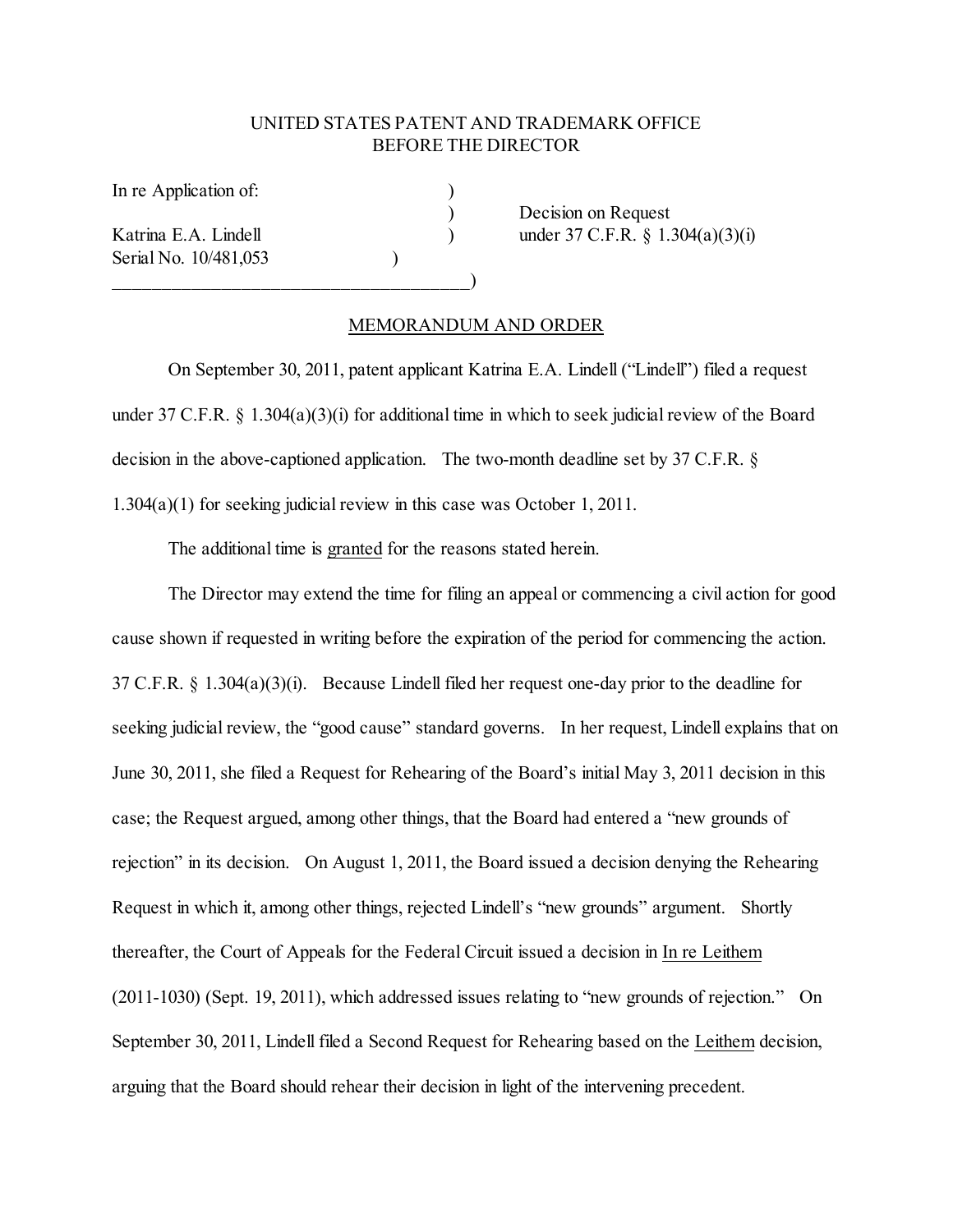Recognizing that the governing Board rules prohibit more than one request for rehearing (37 C.F.R. § 42.51(a)(1)), Lindell also filed a Petition to Suspend the Rules under 37 C.F.R. § 1.183 ("Rule 183 Petition"), to permit the filing of the second rehearing request. On November 21, 2011, Lindell's Rule 183 Petition to waive 37 C.F.R.  $\S$  42.51(a)(1) was denied. Accordingly, Lindell's underlying request for additional time under Rule  $304(a)(3)(i)$  is now ripe for decision.

 The Director finds that the totality of the present circumstances constitute "good cause." It should be noted that the 37 C.F.R.  $\S$  41.52(a)(1) clearly prohibits additional requests for rehearing. Accordingly, the act of filing additional rehearing requests on the Board Decision will generally not constitute "good cause" to provide additional time for an applicant to seek judicial review under Rule 304. Encouraging the orderly conclusion of Board proceedings and respect for the Board's procedural rules compels as much. The Director concludes that this situation presents a unique exception to that general rule, given the rare instance here of intervening precedent by our reviewing Court speaking directly to an issue raised by applicant in their first rehearing request. That the particular issue goes to the finality of the Board's Decision, and thus the judiciary's ability to review the decision in the first instance, made Lindell's filing arguably justifiable. Further, Lindell respected the Board's rule prohibiting additional requests for rehearing by simultaneously filing her Rule 183 Petition to waive Rule 41.52(a)(1). While the Rule 183 Petition was not granted, Lindell should not lose her ability to seek judicial review of the Board decision as a result. The Director makes these observations to clarify that practitioners should not perceive this Decision as license to file additional papers with the Board or USPTO after the Board proceedings have finished, or assume that such papers will necessarily form a proper basis for granting additional time under Rule 304.